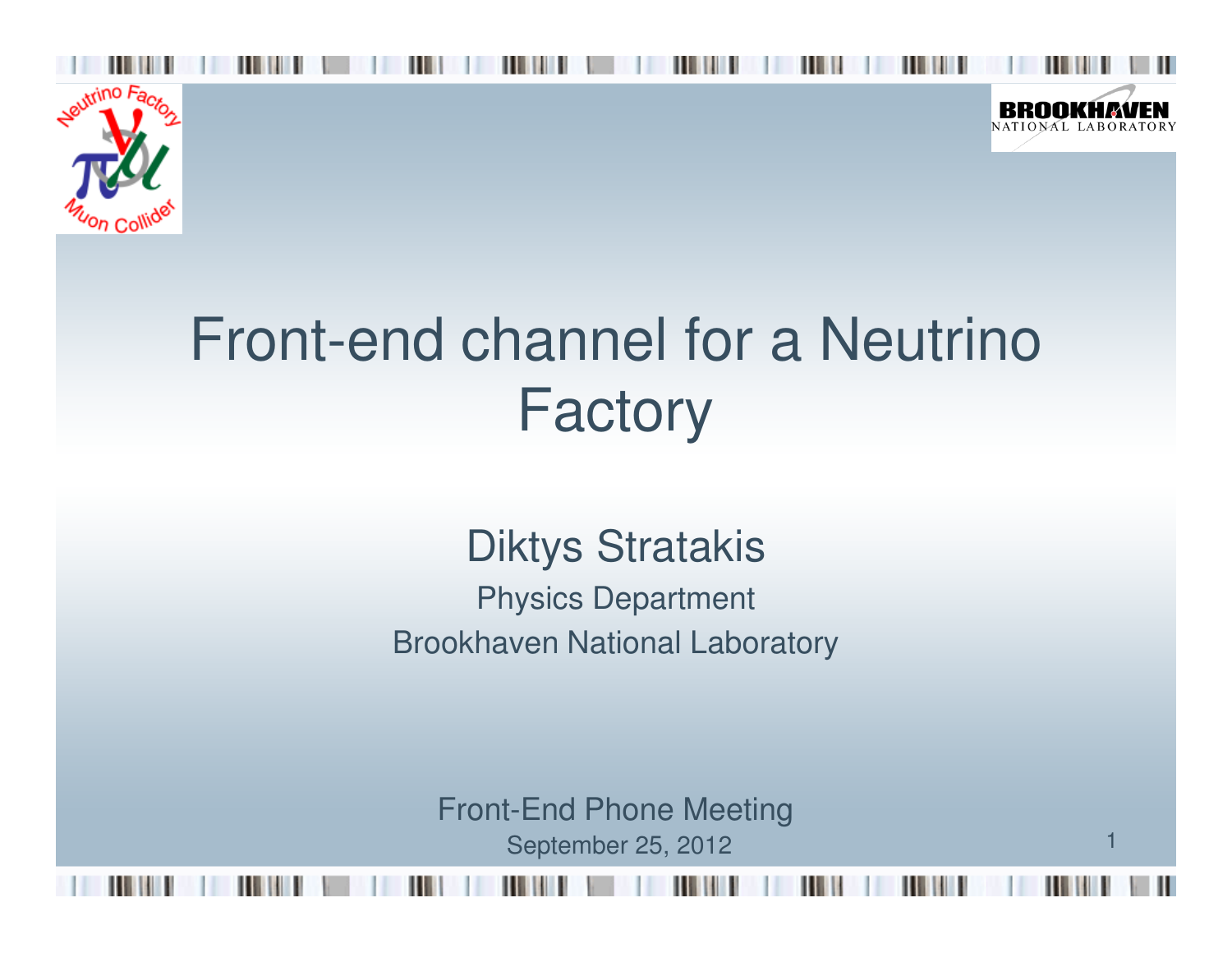# **Outline**

- •Define "front-end" baseline parameters
- • Simulate & benchmark the concept:
	- G4Beamline and ICOOL
	- Sensitivity to different cooling models
- • Discuss modifications needed for a realistic "front-end"
	- •Engineering constrains
	- •Effects on performance
- •**Conclusion**

Note: This work is not complete. More details at the IDS-NF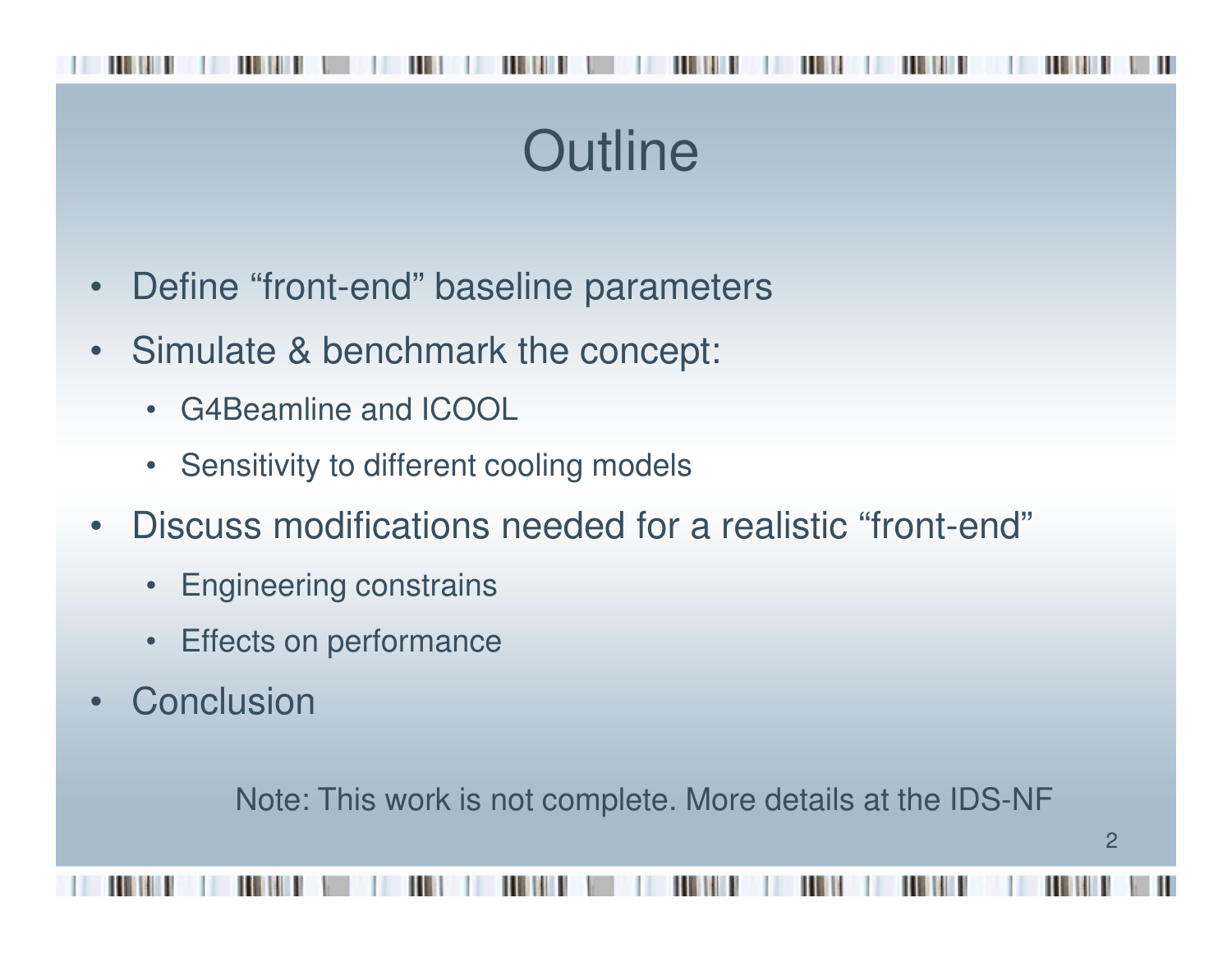### Baseline Parameters



|                | Length<br>[m] | <b>Number of</b><br>cavities | <b>Frequencies</b><br>[MHz] | Number of<br>frequencies | Peak gradient<br>[MV/m] |
|----------------|---------------|------------------------------|-----------------------------|--------------------------|-------------------------|
| Capture        | 18.9          |                              |                             |                          |                         |
| <b>Drift</b>   | 60.7          |                              |                             |                          |                         |
| <b>Buncher</b> | 33.0          | 33                           | 319.6 to 233.6              | 13                       | 3.4 to 9.7              |
| Rotator        | 42.0          | 56                           | 230.2 to 202.3              | 15                       | 13                      |
| Cooler         | >97.5         | 130                          | 201.25                      | 1                        | 16                      |
| <b>TOTAL</b>   | >252          | 219                          | 319.6 to 201.25             | 29                       |                         |
|                |               |                              |                             |                          |                         |

3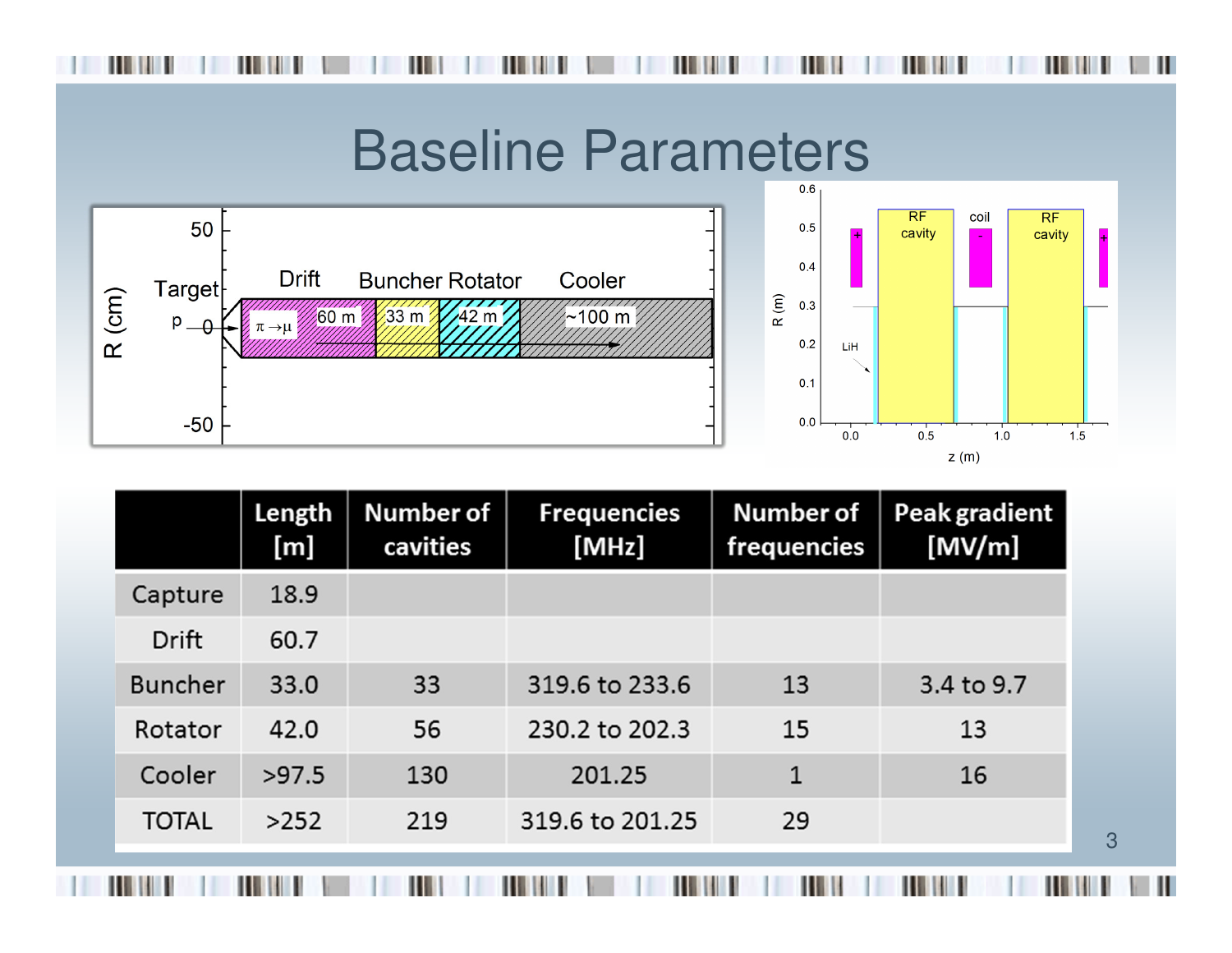# Simulation Issues (from Chris's page)

- • Our simulation files consider two cavities (per cooler cell) which is contrary to our engineering studies
	- •I created new input files that now have only one cavity
- • No windows included in the cooler section
	- Now 100 micron windows were added in the cooler
	- Windows are added in both G4BL and ICOOL
- • Other minor issues on G4BL/ICOOL decks are fixed:
	- •Different thicknesses on Be windows on rotator
	- $\bullet$ Incorrect densities for windows in G4BL
	- All those items are fixed now.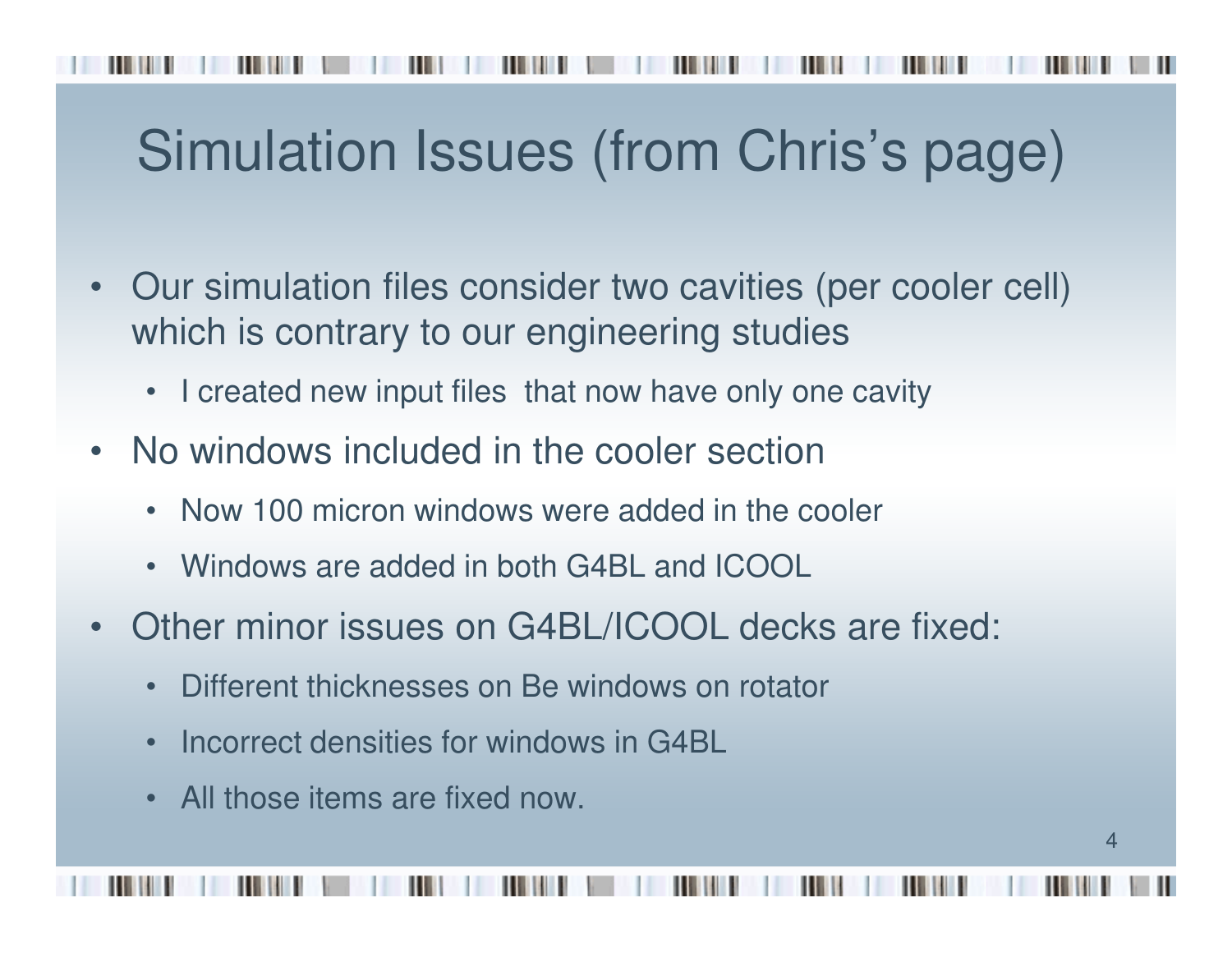# NF front-end Benchmarking (1)

- •Simulation with ICOOL (3.28) and G4BL (2.12) [20K muons]
- •Be-windows included & single cavities in cooler

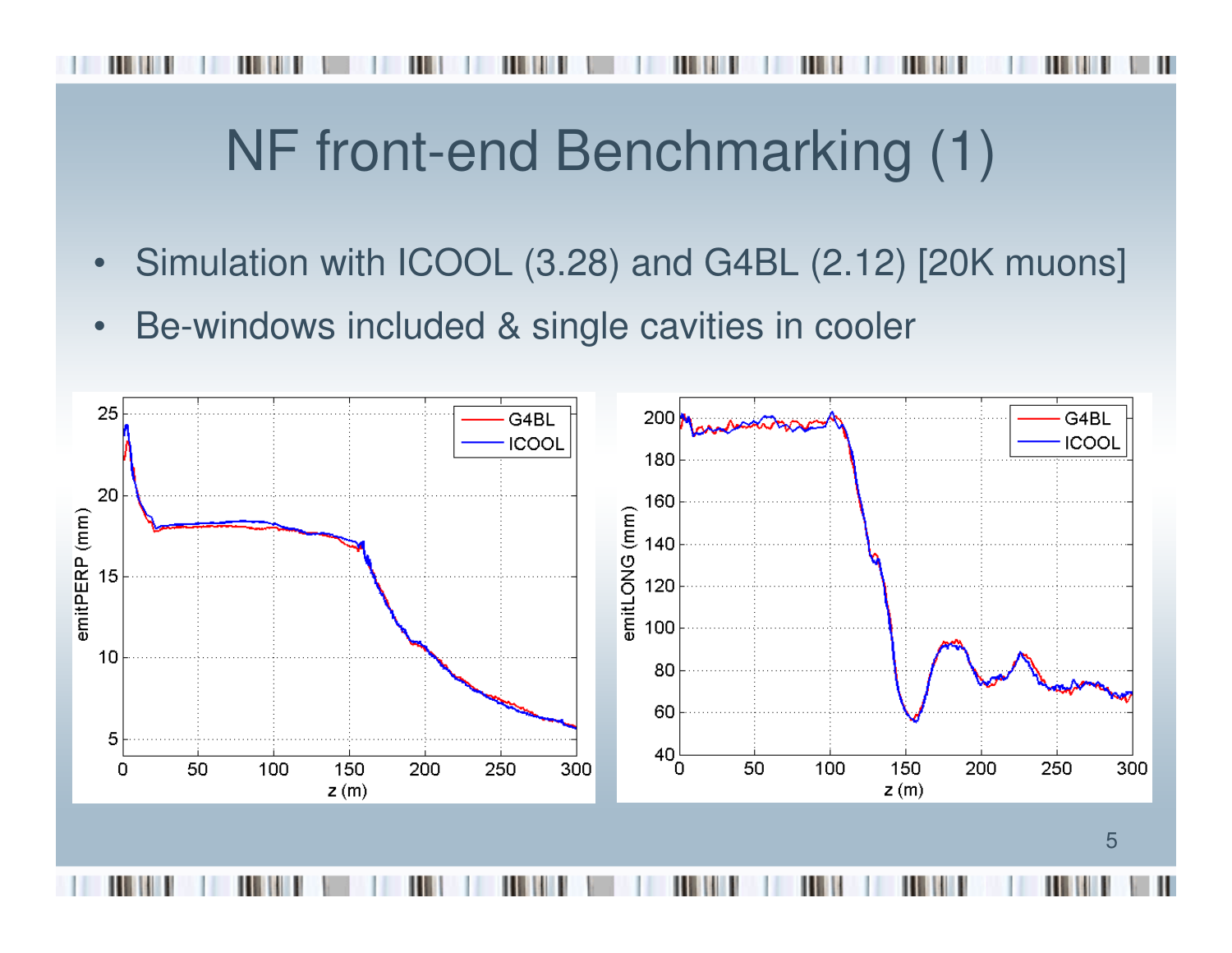## NF front-end Benchmarking (2)



•The  $\mu$ /p rate is within  $A_T$  momentum 100<Pz<300 MeV/c $_{\rm T}$  < 30 mm, A<sub>L</sub>< 150 mm and cut in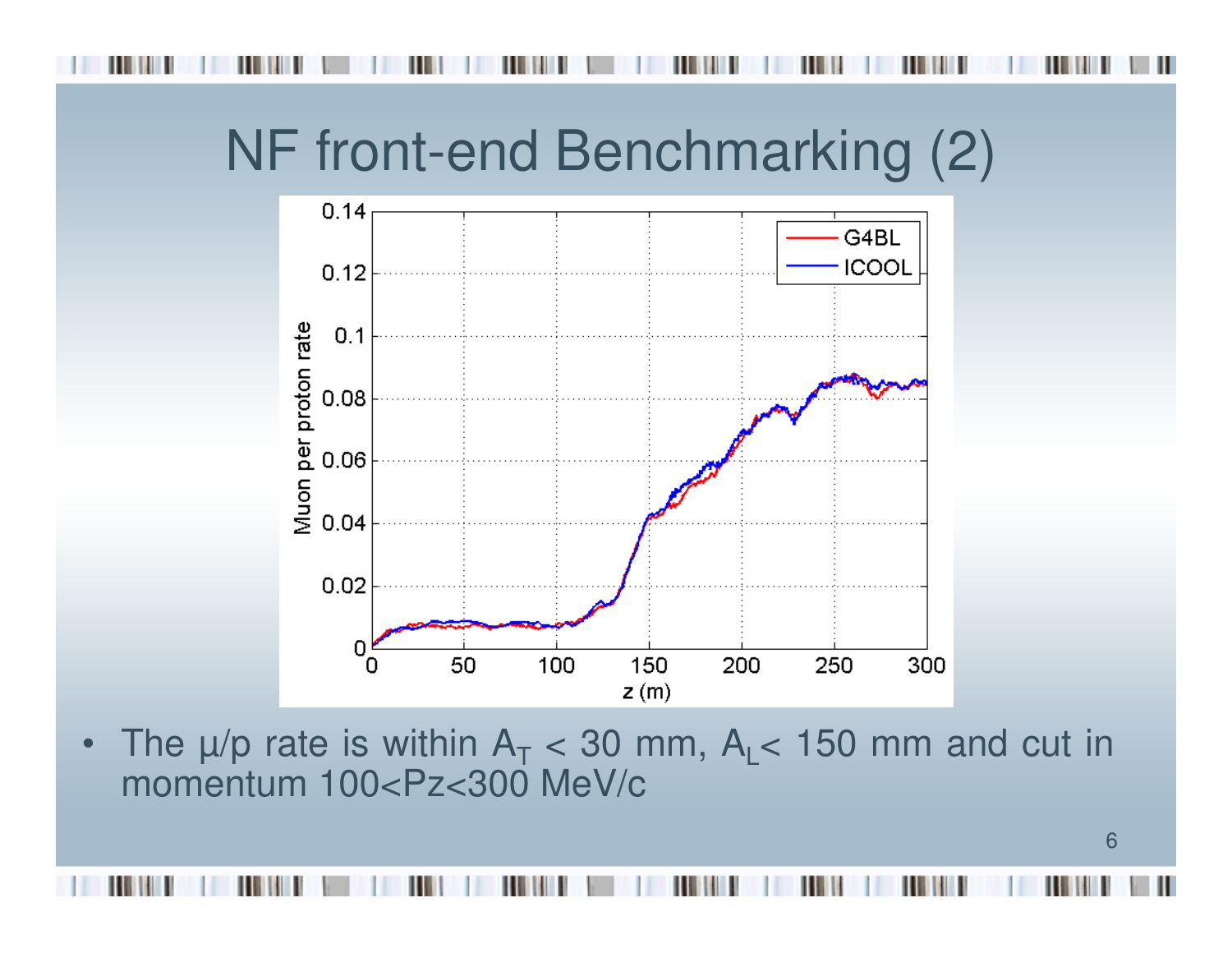# Sensitivity to Straggling Models



- •Results do not appear sensitive to different straggling models
- • Bob Palmer has derived a similar conclusion for a "Guggenheim" lattice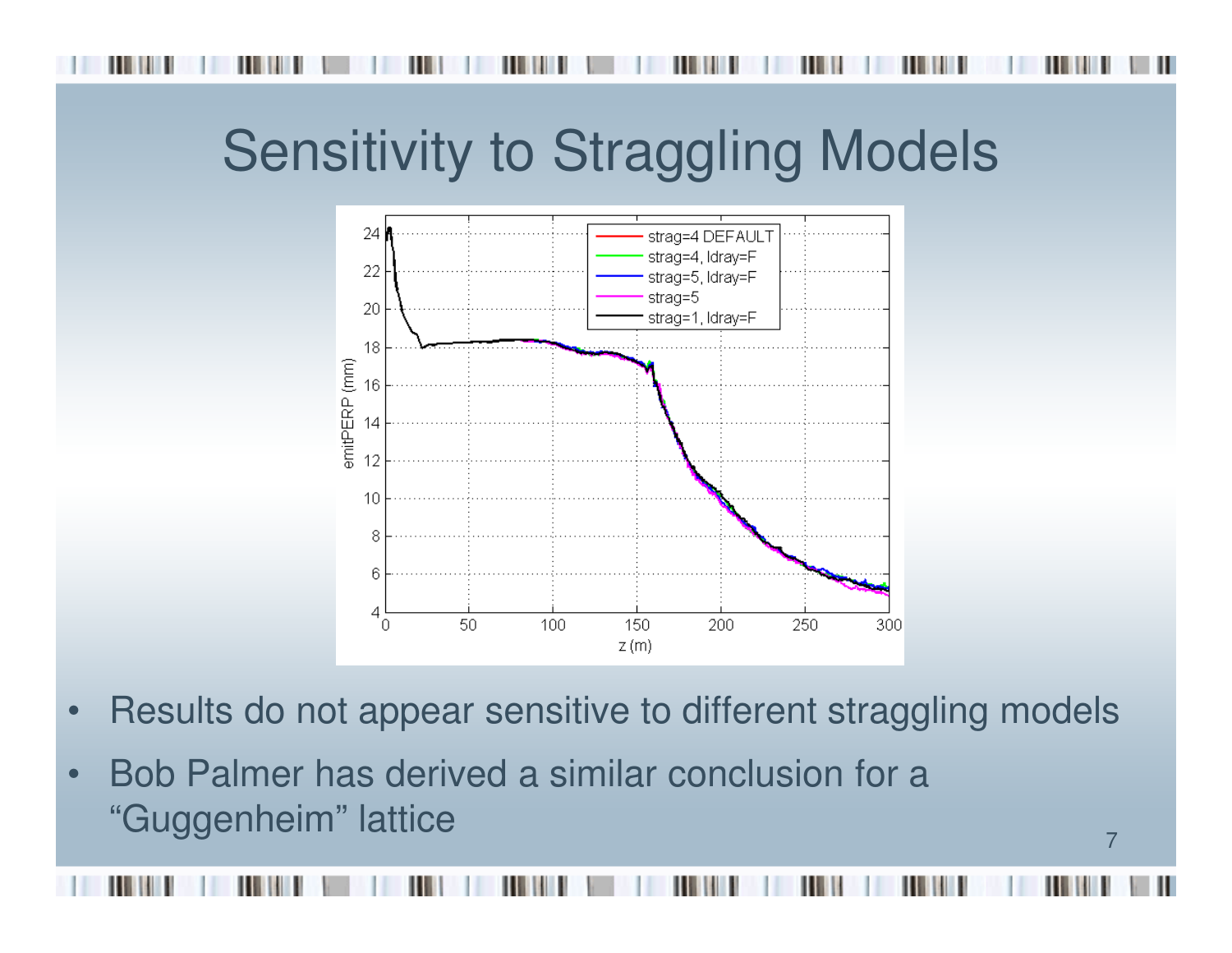## Engineering challenges





- • Recent engineering studies suggest to:
	- •Increase the gap between coils in buncher & rotator
	- •Increase cooler cell length from 0.75 m to 0.86 m
	- •Have one "empty" cell after a series of cavities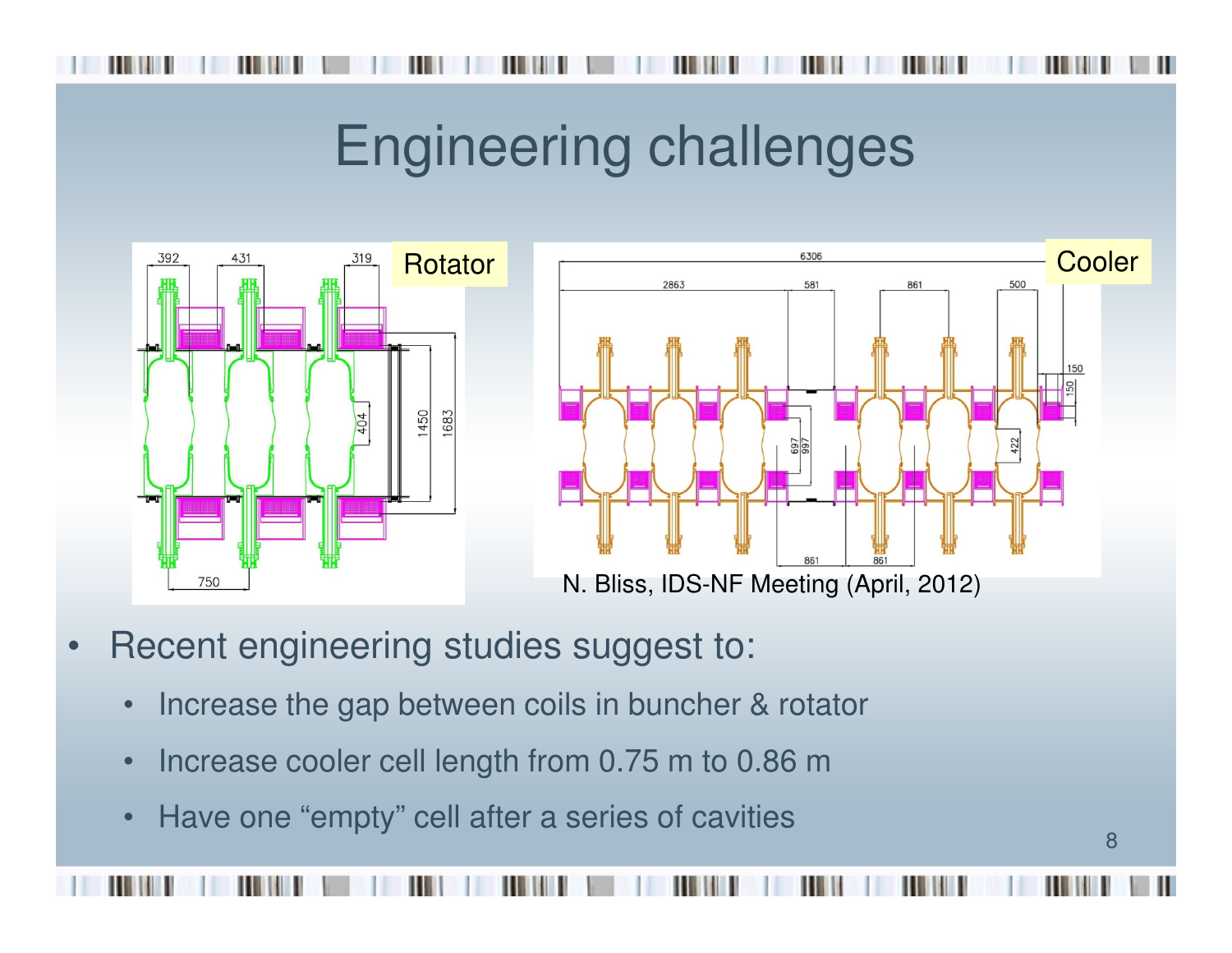## New cooler for Baseline (empty cell)



- •There is a loss of <10 % if empty cell is after 5 cavities
- •Conclusion: Keep a group of five cavities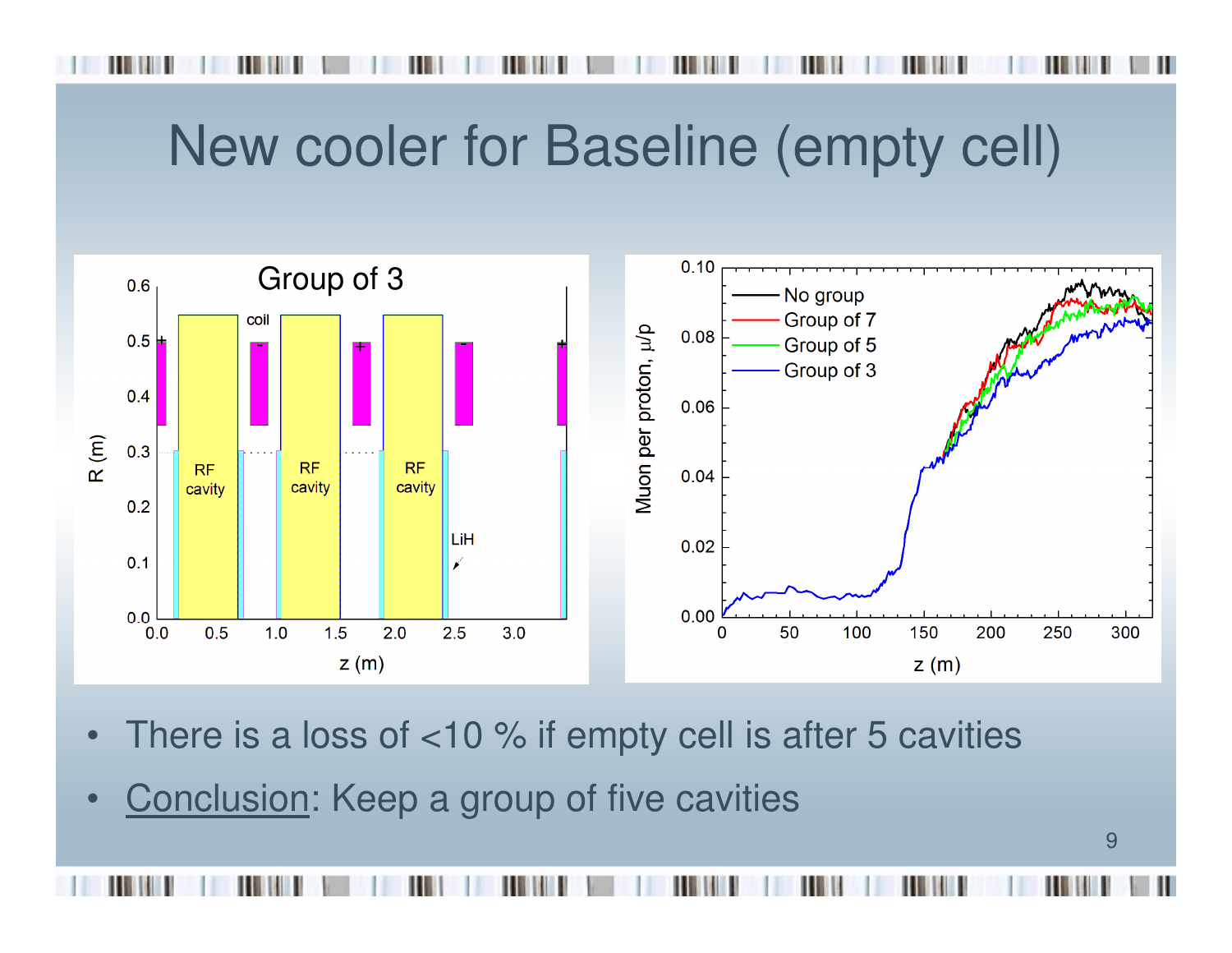

10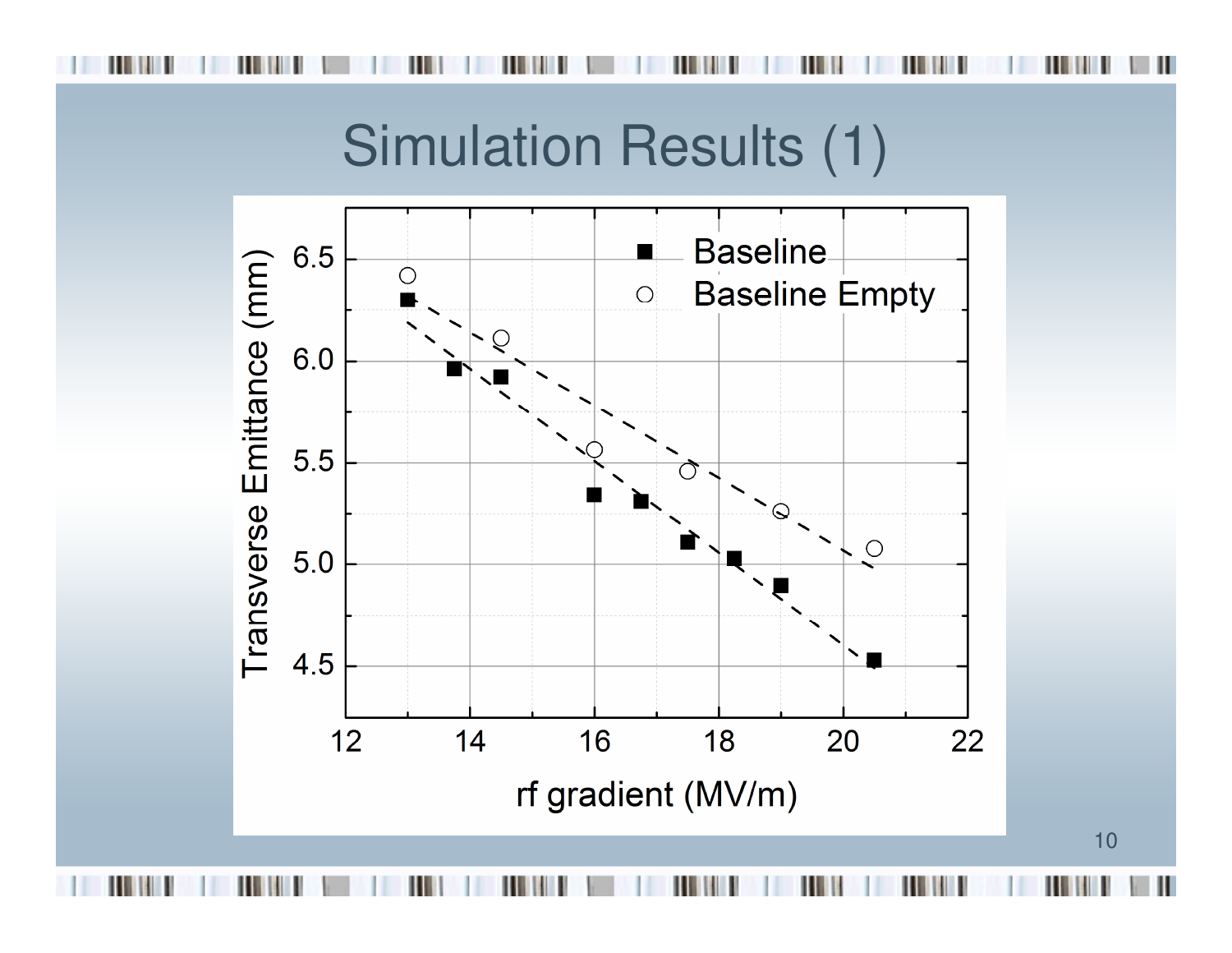

11